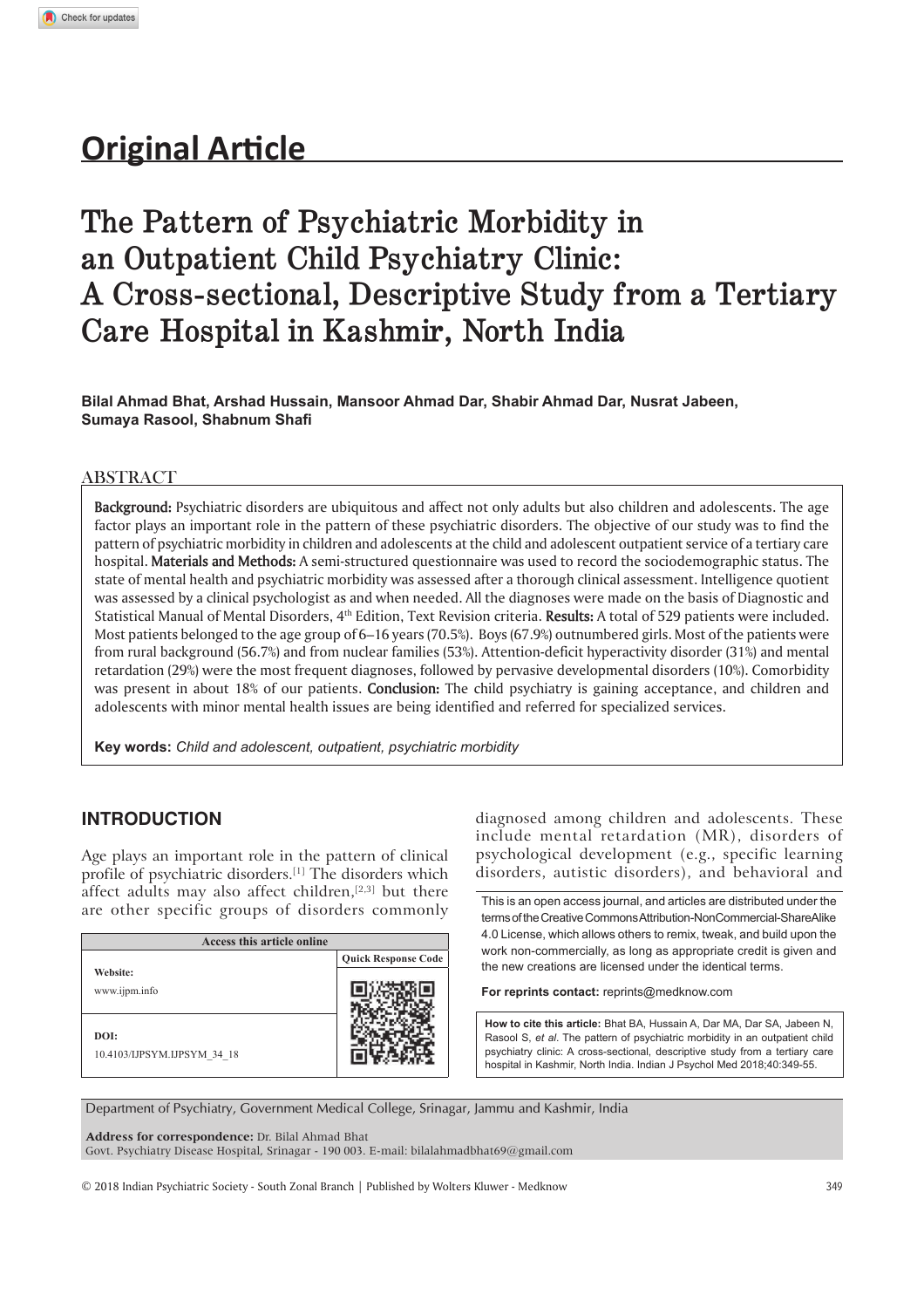emotional disorders with onset usually occurring in childhood and adolescence (e.g., hyperkinetic disorders, enuresis).[3-5] There is a considerable amount of psychiatric morbidity in childhood and adolescence. Costello *et al*., in their study on prevalence and development of psychiatric disorders in this age group, found that the 3-month prevalence of any psychiatric disorder averaged 13.3%.[6] Various community-based Indian epidemiological studies on point prevalence of mental and behavioral disorders have reported varying prevalence rates, ranging from 9.5 to 102 per 1000 population.<sup>[7,8]</sup> The WHO report "Caring for Children and Adolescents with Mental Disorders" highlights that worldwide, up to 20% of children and adolescents suffer from a disabling mental disorder.<sup>[9,10]</sup> Various studies from 1980 to 2003 indicate that about one out of every three to four youths is estimated to meet lifetime criteria for a Diagnostic and Statistical Manual of Mental Disorders (DSM) mental disorder.<sup>[11]</sup> Research on the longer-term consequences of mental health problems in childhood and adolescence has found higher rates of adult psychiatric disorders, criminality, substance abuse, and under-employment.[12] The Dunedin study, which followed up a large cohort of children through adulthood, found that half of the adults who had a psychiatric disorder at the age of 26 had first problems before 15 years old and that three-quarters had problems before 18 years old.[13] Although there are a few community-based epidemiological studies in India, clinic-based studies are more important, particularly in service planning and resource allocation.[2,14,15] However, there is a scarcity of cross-sectional and prospective clinic-based studies from India.<sup>[4,16,17]</sup>

In Jammu and Kashmir, children and adolescents are more vulnerable to mental illnesses. Because of the ongoing conflict and current geopolitical scenario, children and adolescents are being exposed to various psychological stresses such as horrible gunfights, kidnaps, parental death, child abuse, earthquakes, and snowstorm.[18,19] The aim of our study was to find the pattern of psychiatric disorders among children and adolescents who attended the outpatient service of a child psychiatry clinic of the Postgraduate Department of Psychiatry, Government Medical College, Srinagar.

## **MATERIALS AND METHODS**

This was a cross-sectional, descriptive study conducted among patients attending the outpatient service of the child psychiatry clinic of the Postgraduate Department of Psychiatry, Government Medical College, Srinagar, over a period of  $1\frac{1}{2}$  years, from February 2015 to June 2016. The study was approved by the Ethical Committee of Government Medical College, Srinagar. Children and adolescents aged 1–16 years, of both the sexes, whose parent/guardian gave written consent constituted the study population. Those who did not receive a DSM 4th Edition, Text Revision (DSM-IV TR) diagnosis were excluded. A semi-structured questionnaire was instituted to record the sociodemographic status of the children attending the clinic. The state of mental health and psychiatric morbidity was assessed after a thorough clinical assessment. Intelligence quotient was assessed by a clinical psychologist as and when needed. All the diagnoses were made on the basis of DSM-IV TR criteria. In situations of dual diagnosis, as per the DSM-IV-TR, the principal diagnosis was given to the condition that was the main reason for consulting the outpatient services while the other was considered as comorbid.[20] The diagnoses were confirmed by the consultant-in-charge of the child psychiatry clinic of the Postgraduate Department of Psychiatry Government Medical College, Srinagar.

The data about various parameters categorized according to age group, sex, residence, family type, vocation, diagnosis, and comorbidity were entered into Microsoft Excel. Descriptive analysis was carried out with Statistical Package for the Social Sciences 20.0 version. The information thus generated was presented in tables as frequencies and percentages.

## **RESULTS**

Of 632 patients who attended our outpatient clinic, 529 received one or other DSM-IV TR diagnosis and were included in the study. Most patients belonged to the age group of  $6-16$  years  $(70.5\%)$ ; boys  $(67.9\%)$ outnumbered girls. Most of the patients were from rural background (56.7%) and from nuclear families (53%). Table 1 highlights the sociodemographic profile of the sample. Attention-deficit hyperactivity disorder (ADHD) was the most frequent diagnosis, occurring in 31.38% of the patients, followed by MR which occurred in 29.68%. 10.40% had pervasive developmental disorder (PDD). Table 2 highlights the pattern of psychiatric morbidity in our patients.

Comorbid psychiatric disorders were found in 98 (18.52%) of the patients. Sixteen patients with MR had comorbid ADHD, 47 patients with PDD had comorbid MR, eight had borderline level of intellectual functioning, 18 patients with ADHD had comorbid disruptive behavior disorder (DBD), three patients had major depressive disorder (MDD), two patients with MDD had comorbid anxiety disorder, and four patients with borderline intellectual functioning (BIF) had comorbid ADHD.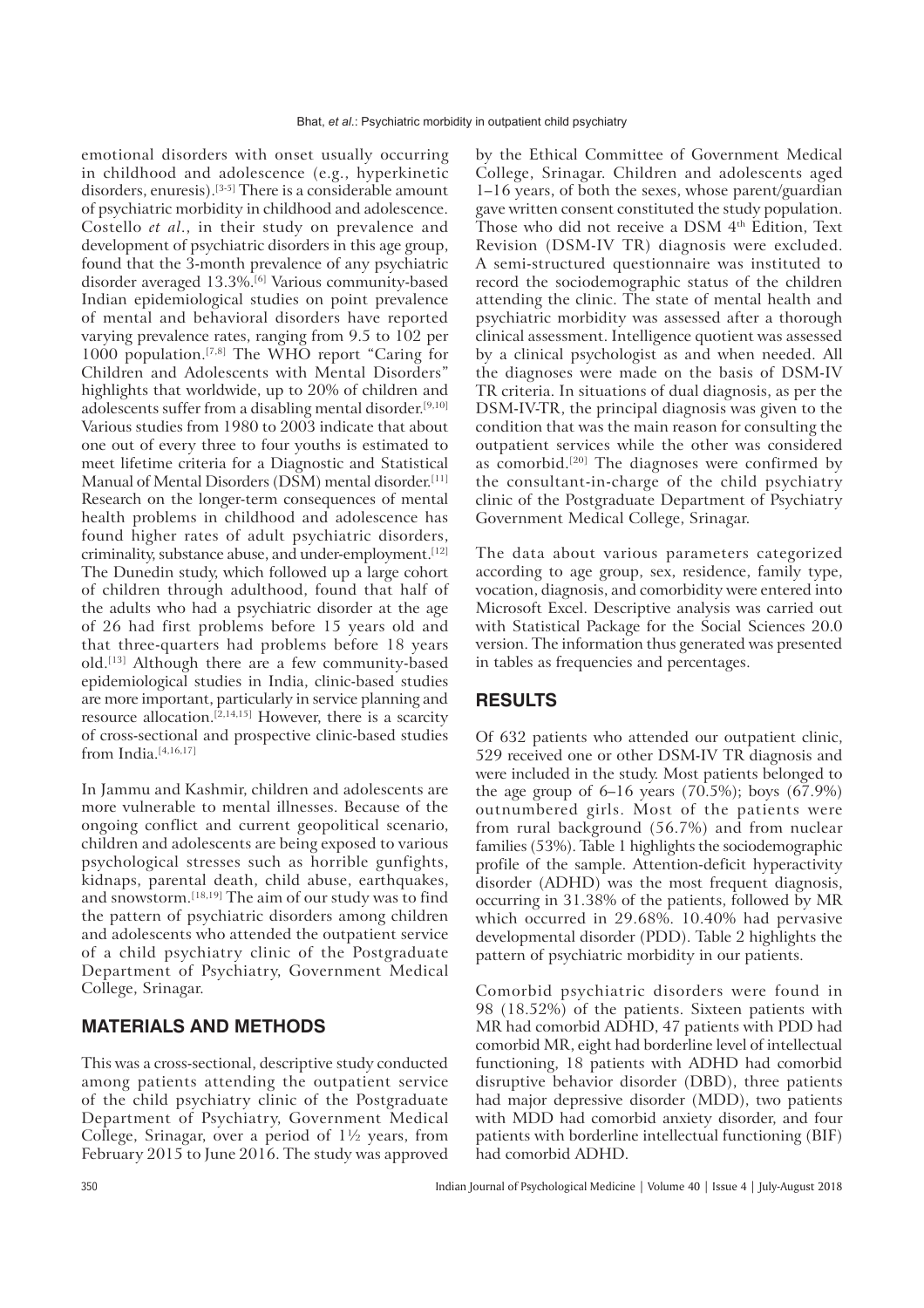|  |  |  | Table 1: Sociodemographic profile |  |  |
|--|--|--|-----------------------------------|--|--|
|--|--|--|-----------------------------------|--|--|

|                       | Number of patients $(\% )$ |
|-----------------------|----------------------------|
| Age (years)           |                            |
| $0 - 3$               | 77 (14.6)                  |
| $4 - 5$               | 79 (14.9)                  |
| $6 - 16$              | 373 (70.5)                 |
| Sex of patient        |                            |
| Male                  | 359(67.9)                  |
| Female                | 170(32.1)                  |
| Family type           |                            |
| Nuclear               | 280 (52.9)                 |
| Extended nuclear      | 65 (12.3)                  |
| Joint                 | 184 (34.8)                 |
| Residence             |                            |
| Rural                 | 300 (56.7)                 |
| Urban                 | 229 (43.3)                 |
| Vocation              |                            |
| Student               | 350(66.2)                  |
| Crèche/special school | 19(3.6)                    |
| Nil                   | 160(30.2)                  |

|  |  |  | Table 2: Pattern of psychiatric morbidity |  |
|--|--|--|-------------------------------------------|--|
|--|--|--|-------------------------------------------|--|

| <b>Diagnosis</b>                    | Number of patients $(\% )$ |  |  |
|-------------------------------------|----------------------------|--|--|
| <b>ADHD</b>                         | 166 (31.38)                |  |  |
| <b>MR</b>                           | 157 (29.68)                |  |  |
| <b>PDD</b>                          | 55 (10.40)                 |  |  |
| Borderline Intellectual Functioning | 36(6.80)                   |  |  |
| <b>MDD</b>                          | 34(6.43)                   |  |  |
| Anxiety disorders                   | 34(6.43)                   |  |  |
| Disruptive behavior disorders       | 25(4.72)                   |  |  |
| <b>BPAD</b>                         | 14(2.65)                   |  |  |
| Schizophrenia                       | 8 (1.51)                   |  |  |
| Total                               | 529 (100)                  |  |  |

ADHD – Attention-deficit/hyperactivity disorder; MR – Mental retardation; PDD – Pervasive developmental disorder; MDD – Major depressive disorder; BPAD – Bipolar affective disorder

# **DISCUSSION**

This study is the first attempt toward understanding psychiatric morbidity in children and adolescents from Jammu and Kashmir. Most patients in our study were aged 6–16 years (70.5%), a finding similar to other hospital-based studies.<sup>[4,17]</sup> Boys outnumbered girls by an approximate ratio of 2:1 with 67.9% boys and 32.1% girls. This is in agreement with many other previous hospital-based studies.[3-5] The high proportion of boys in our study could be because of a general trend for boys to be more vulnerable than girls to psychiatric disorders,[21,22] gender-based differential help-seeking due to the importance given to boys in India,  $[23,24]$ or a higher frequency of externalizing disorders in boys, which are more easily recognized due to their disruptiveness.<sup>[25]</sup>

The family characteristics showed that 52.9% of the families were the nuclear type, 34.8% were the joint type, and the rest 12.3% were extended nuclear type. This is consistent with previous studies in other settings.[26,27] Majority of the patients (56.7%) belonged to a rural area, which can be explained by the overall rural and urban division of the population in our state, where still the majority of the population resides in rural areas.[28] This is in contrast to the results of the study by Chadda and Maan *et al*., which found that children from urban background predominate.[16,29] 66.2% of the participants were students, 30.2% were not involved in a particular occupation and were staying at home, while 3.6% were attending a special school/crèche. The fact that the majority of our patients (70.5%) were aged  $\geq 6$  years, which is a school-going age, explains the finding that most of our patients were students.

## **Clinical profile**

ADHD was the most frequent diagnosis. 31.4% of our patients had the condition. Jayaprakash found externalizing disorders in 34.09%, with 29.01% having pure hyperkinetic disorder.<sup>[30]</sup> Other studies from India<sup>[4,31]</sup> and the subcontinent<sup>[26,32]</sup> had found a lower clinical prevalence for ADHD than our study. This lower clinical prevalence in these studies is much lower than what would be expected according to the then epidemiological figures which showed a higher frequency of hyperkinetic syndromes in the community.[33,34] The studies from the West also reported a high clinical prevalence of up to 50% for ADHD.[35-37] Lower clinical prevalence in India could be because of childhood problems being less readily recognized and treated in India<sup>[38]</sup> and/or children being probably taken to indigenous healers or get severely punished or expelled from school for misconduct.<sup>[39]</sup> Of 166 (31.4%) patients with ADHD, 130 (78.3%) were boys and 36 (21.7%) were girls. This is consistent with the findings of other studies from India<sup>[4,40]</sup> and abroad,[32,36] which have found externalizing disorders more common in boys.

MR was the second most frequent diagnosis, with 29.7% having this disorder. Malhotra and Chaturvedi, in their studies on patterns of childhood psychiatric disorders in India, found that the largest diagnostic category was MR that accounted for 28%–33% of all cases.[17] Our results are also consistent with other studies from India.[40,41] Similar results have been found outside India as well.<sup>[42,43]</sup> With regard to studies from the West, Staller found a low frequency of MR in outpatient child psychiatry.[36] He stated that this difference might reflect a broader trend in the United States of diverting such patients away from psychiatric care.[36] Keeping in mind that most epidemiological studies on general population have reported high figures of MR, it is not surprising to have high figures in hospital studies as well.<sup>[44-46]</sup> Of  $157$  (29.70%) patients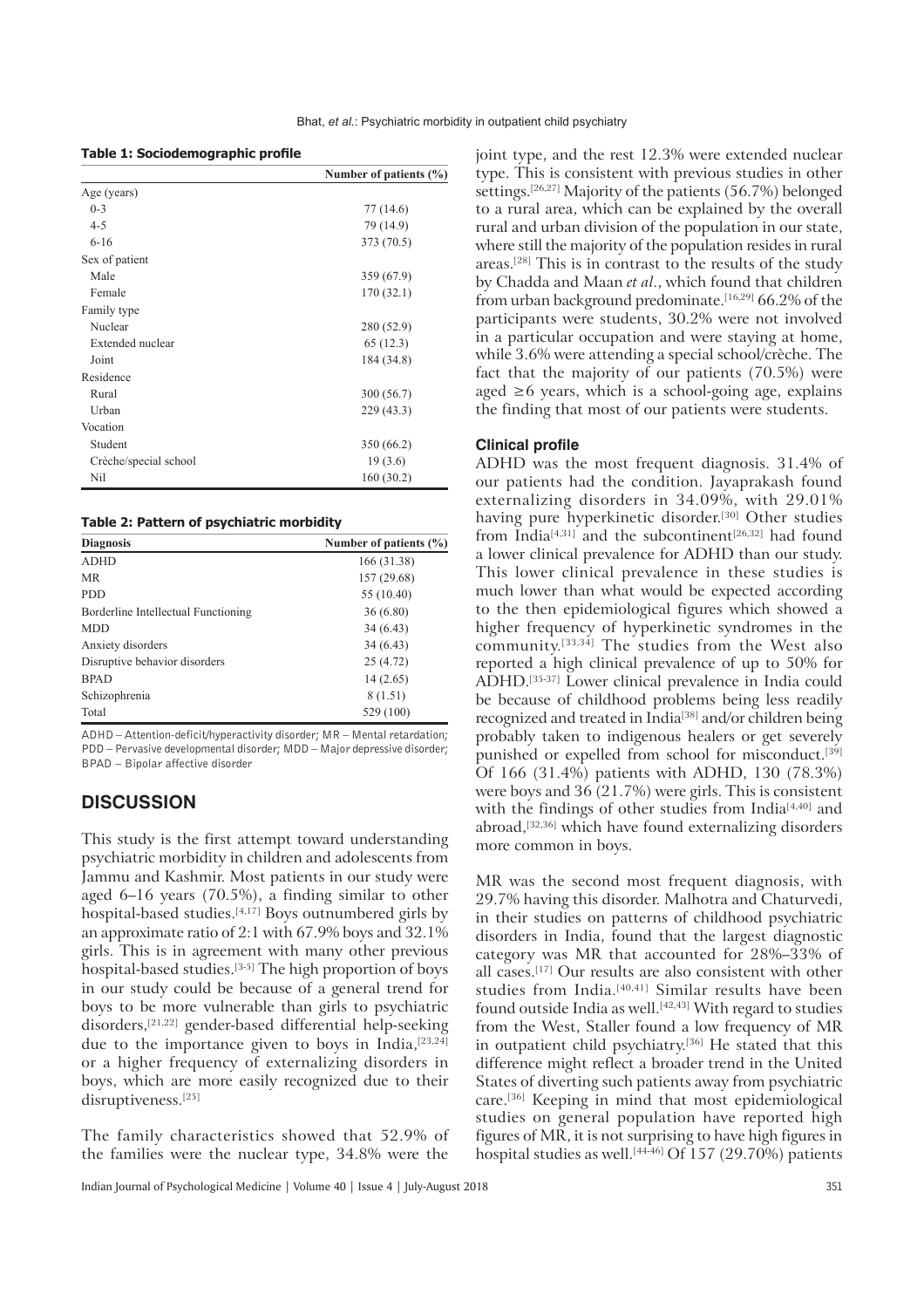with MR, 98 (62.4%) were boys and 59 (37.6%) were girls, with a sex ratio of 1.66:1. Chaudhury *et al*. [40] found a sex ratio of 1.87 for MR, while Chadda and Saurabh $[4]$  found an equal sex distribution for MR. Studies based on patients with MR identified through service providers have consistently shown boys to have a higher prevalence of MR than girls.[46-48]

PDDs were found in 10.4% of our patients. Of them, 34 (61.8%) were autistic disorder, followed by PDD not otherwise specified in 17 (30.9%). There were three cases of Asperger's disorder and one case of Rett disorder as well. Other Indian studies have found a lower rate of PDD.<sup>[31,41]</sup> Furthermore, studies from the subcontinent have shown lower but varying results for PDD.[32,49] Vogel and Holford from South Africa found that around 5% of their cases had PDD, while Staller from the United States found PDD in 6% of his cases.[35,36] One reason for the higher rate of PDD in our study could be that our clinic is the only facility in our state for the assessment and management of such patients, due to which many such patients are brought to our clinic. Another reason could be the awareness generated by our department about autism through regular seminars and print and mass media and the consequent increase in the referral of such patients from doctors and the general public to our clinic.[50,51] Of 55 (10.4%) patients with PDD, 43 (78.2%) were boys and 12 (21.8%) were girls with a sex ratio of 3.58:1, which is consistent with the results of many studies conducted in India[40,52] and outside India.[26,32]

BIF was found in 6.8% of our patients, with 19 (52.8%) boys and 17 (47.2%) girls.

MDD was found in 6.4% of the cases. Other Indian studies have also found a lower clinical prevalence of childhood depression.[31,41] Studies outside India have found varying rates of mood disorders in children attending the outpatient clinics, ranging from 3% to 26%.[35,36] Depression is being diagnosed increasingly in children, which is reflective of a worldwide trend toward an earlier onset and increased prevalence of affective illnesses.[53] The increase in the prevalence of depression could also be speculated to be due to improved recognition of internalizing disorders or societal stresses related to academics. In addition, the increase is reflective of depression becoming a new focus for treatment.[36] With regard to sex distribution, of 34 (6.4%) patients with depression, 19 (55.9%) were boys and  $15$  (44.1%) were girls, with a sex ratio of 1.27:1. Most of the clinical studies have found girls more frequently having depression than boys.[4,36]

Anxiety disorders were considered as a group because only a very small number of patients suffered from the individual disorders. They were found in 34 (6.4%) of our patients, with 20 (58.8%) having obsessive–compulsive disorder, 5 (14.7%) having panic disorder, 3 (8.8%) having specific phobia, 2 (5.9%) having generalized anxiety disorder and social phobia each, and 1 (2.9%) having separation anxiety disorder and posttraumatic stress disorder each. Studies conducted across India have found lower and varying results for anxiety and related disorders in clinical settings, ranging from 3% to 18%.[31,41] Low frequency of anxiety disorders can be explained by the fact that in Indian children, emotional disorders are less readily recognized and treated.[54] Tomb and Hunter reported that anxiety disorders usually remain undiagnosed in children and adolescents owing to the internalized nature of their symptoms.[55] In addition, parents do not consider these problems as emotional disorders and do not seek treatment for the same.[56] With regard to sex distribution, out of 34 (6.4%) patients with anxiety disorders, 15 (44.1%) were boys and 19 (55.9%) were girls with a sex ratio of 1:1.27. Studies in India[4,31] and outside[35,36] have also found these disorders more common in girls. Sarwat *et al*., however, in their study from Pakistan, found a sex ratio of 1.71:1 for anxiety disorders.[32]

DBDs too were considered as a single group because they comprised a small number of patients (*n* = 25, 4.7%). Out of 25 (4.7%) patients with these disorders, 18 (72%) had conduct disorder, while 7 (28%) had oppositional defiant disorder. Our results match those of Malhotra and Chaturvedi, who reported conduct disorder in 3.5% of their patients.[17] Although other studies have found varying results, the prevalence of these disorders in all of these clinical studies is low.[4,31] Sarwat *et al*. from Pakistan, however, found oppositional defiant disorders in 40 (20%) of children.<sup>[32]</sup> Studies from the West have found higher rates of DBD. Staller found that 30% of his patients had DBD, either as a single diagnosis or as comorbid.<sup>[36]</sup> Vogel and Holford found around 14% of patients with conduct disorder and oppositional defiant disorder.[35] The figure for these disorders in our study and other studies from subcontinent is very low as compared to Western countries, which could be because of childhood problems being less readily recognized and treated in India[38] and/or children being probably taken to indigenous healers or being severely punished or expelled from school for misconduct.<sup>[39]</sup> Of 25  $(4.7%)$ patients with these disorders, 21 (84%) were boys and 4 (16%) were girls. Our results are consistent with other clinical studies.[4,36]

Bipolar affective disorder (BPAD) was present in 2.6% of our patients. This low hospital prevalence for BPAD is consistent with other Indian-based clinical studies.[31,41] Studies outside India have shown varying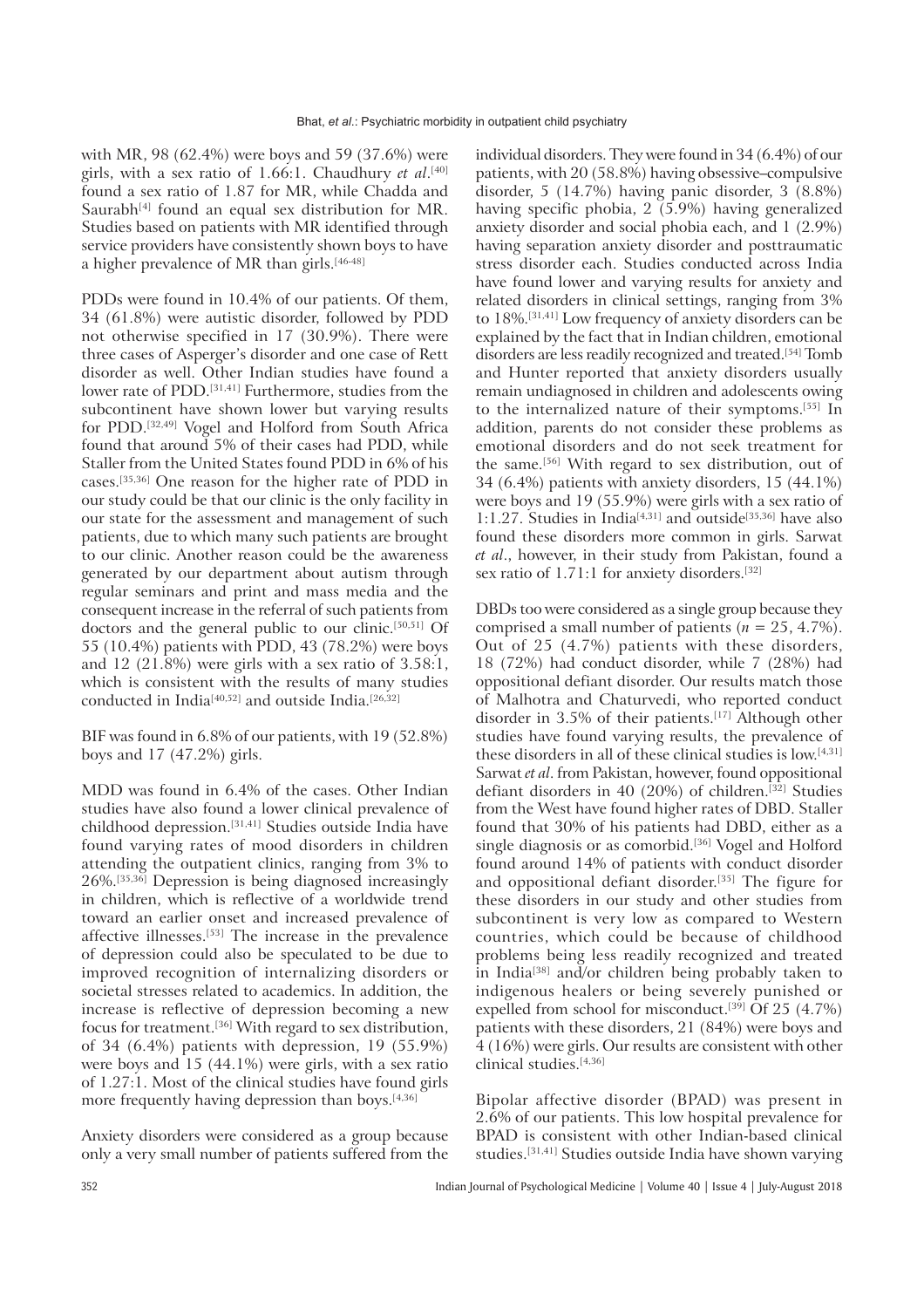but low rates of BPAD in children attending the outpatient clinics ranging from 0.5% to 12%.[32,35,36] Of 14 (2.6%) patients with BPAD, 8 (57.1%) were boys and 6 (42.9%) were girls. Duax *et al*. in their study on sex differences in pediatric bipolar disorder showed no sex differences in rates of bipolar spectrum disorders or any of the bipolar subtypes.[57]

Schizophrenia was present in 1.5% of our attendees. Low prevalence of schizophrenia in our study is consistent with other Indian studies.<sup>[4,31]</sup> Many other studies conducted outside India have also shown varying but lower prevalence of schizophrenia ranging from 0.5% to 5%.[32,36] Out of 8 (1.5%) patients with schizophrenia, 6 (75%) were boys and 2 (25%) were girls.

### **Comorbidity**

Of 529 patients in our study, 98 (18.52%) had another psychiatric comorbid disorder while 431 (81.47%) were without any psychiatric comorbidity. Low comorbidity was also found in a few Indian studies,[31,40] but the data suggest that single diagnoses in children and adolescents are rare and that the majority of individuals will have a minimum of two psychiatric illnesses.[36,43]

The most common disorder with comorbidity was PDD, with all the 55 patients with this disorder having another comorbid disorder. Of 55 patients with PDD, 47 had comorbid MR and eight had comorbid BIF. Kalra *et al*. found that 95% of children with autism had comorbid MR.[52] Out of 157 patients with MR and 36 patients with BIF, 16 and four patients, respectively, had comorbid ADHD. Hence, almost 10.36% of patients with subnormal intelligence had comorbid ADHD. This comorbidity of ADHD with subnormal intelligence has been shown in many studies from India and outside.<sup>[40,58]</sup> Lewis and Maclean, after reviewing the literature, concluded that most studies, irrespective of the sample and the methodology, support an increased prevalence of behavioral and emotional disorders in MR.[59]

Of 166 patients with ADHD, 18 (10.84%) had comorbid DBD while three (1.81%) had comorbid depression. These results are somewhat comparable to a series of studies with the prevalence rates of comorbid conduct disorder ranging between 9.9% and 19.0%.[60,61] Although MDD was more prevalent comorbid disorder in patients with ADHD in previous studies,[62,63] its prevalence rate of 1.81% of the present study is rather low. Biederman *et al*. found a range of 3%–75% for comorbid depression in DBD.<sup>[64]</sup> Of 34 patients with MDD, two (5.9%) had comorbid anxiety disorders. Biederman *et al*. observed that >95% of the children with MDD had a comorbid diagnosis, with the highest rates for anxiety disorders.<sup>[65]</sup> One of the reasons for low comorbidity in our study could be the less number of

patients  $(n = 34)$  with depression in our study, which is not sufficient to judge the comorbidity. Another reason could be ignorance in general population about the symptomatology of depression and anxiety in children as the diagnostic process in these populations is complicated by increased symptom severity and heterogeneous symptom presentations.<sup>[66]</sup>

## **CONCLUSION**

The child psychiatry is gaining acceptance in cultures where hitherto it was a taboo. With increasing immunization coverage, neonatal and pediatric health care and universalization of education and nuclearization of families, children, and adolescents with even minor mental health issues are identified and referred for specialized services. At our child and adolescent psychiatric outpatient facility, psychiatric morbidity was higher in  $\geq 6$  years of age group with predominance of boys. Most of the patients were from nuclear families with a rural background. MR and ADHD were the predominant psychiatric disorders. There is need to generate models of treatment, care and liaison with teachers, pediatricians, and welfare agencies to bring about effective utilization of resources and to plan out child psychiatric services for the future.

### **Limitations**

The diagnosis was based on the clinical assessment which has a tendency for clinician biases resulting in following inaccurate conclusions:

- 1. Reaching to diagnoses before all relevant information is collected
- 2. Selection bias in confirming or ruling out a diagnosis when information has been obtained on the basis of preexisting assumptions
- 3. Undue assumption of correlations between symptoms and psychiatric disorders that in reality was nonexistent and could have led to overdiagnosis on the part of the clinician.

#### **Acknowledgment**

We are thankful to Dr. Mudasir Hassan, Lecturer Clinical Psychologist, for his constant support during the whole study period.

## **Financial support and sponsorship**

Nil.

### **Conflicts of interest**

There are no conflicts of interest.

## **REFERENCES**

1. Kessler RC, Berglund P, Demler O, Jin R, Merikangas KR, Walters EE, *et al.* Lifetime prevalence and age-of-onset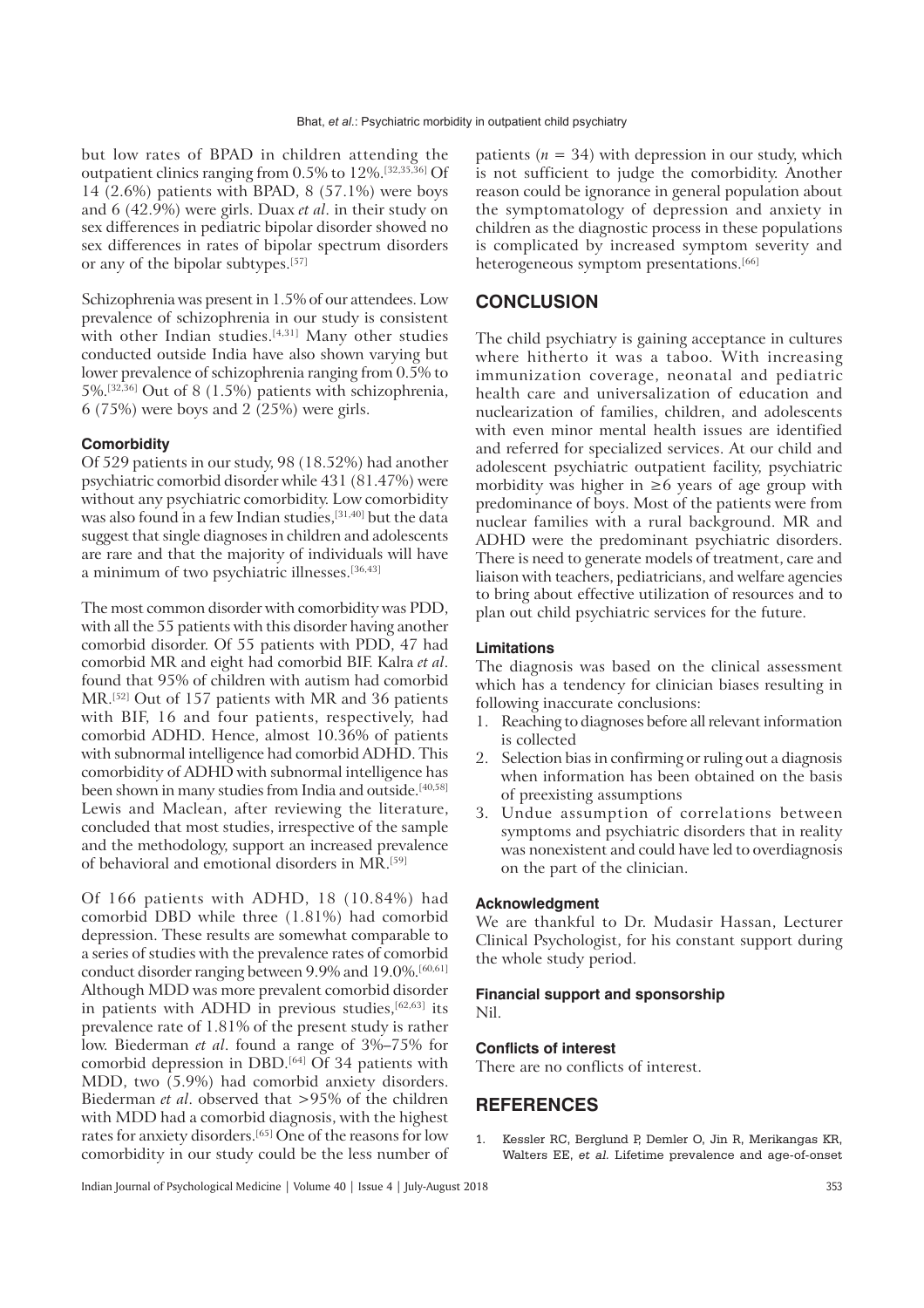distributions of DSM-IV disorders in the National Comorbidity Survey Replication. Arch Gen Psychiatry 2005;62:593-602.

- 2. Srinath S, Girimaji SC, Gururaj G, Seshadri S, Subbakrishna DK, Bhola P, *et al.* Epidemiological study of child & adolescent psychiatric disorders in urban & rural areas of Bangalore, India. Indian J Med Res 2005;122:67-79.
- 3. Regmi SK, Nepal MK, Khalid A, Sinha UK, Kiljunen R, Pokharel A, *et al*. A study of children and adolescents attending the child guidance clinic of a general hospital. Nepalese J Psychiatry 2000;1:90-7.
- 4. Chadda RK, Saurabh. Pattern of psychiatric morbidity in children attending a general psychiatric unit. Indian J Pediatr 1994;61:281-5.
- 5. Shrestha DM. Neuropsychiatric problems in children attending a general psychiatric clinic in Nepal. J Nepal Paediatr Soc 1986;5:97-10.
- 6. Costello EJ, Mustillo S, Erkanli A, Keeler G, Angold A. Prevalence and development of psychiatric disorders in childhood and adolescence. Arch Gen Psychiatry 2003;60:837-44.
- 7. Surya NC, Datta SP, Krishna GR, Sundaram D, Kutty J. Mental morbidity in Pondicherry. Transaction-4, Bangalore: All India Institute of Mental Health. 1964:50-61.
- 8. Nandi DN, Ajmany S, Ganguli H, Banerjee G, Boral GC, Ghosh A, *et al*. Psychiatric disorders in a rural community in West Bengal an epidemiological study. Indian J Psychiatry 1975;17:87.
- 9. World Health Organization. Caring for Children and Adolescents with Mental Disorders. Geneva: World Health Organization; 2003.
- 10. World Health Organization. World Health Report. Geneva: World Health Organization; 2000.
- 11. Costello EJ, Mustillo S, Keller G, Angold A. Prevalence of psychiatric disorders in childhood and adolescence. In: Levin BL, Petrila J, Hennessy KD, editors. Mental Health Services: A Public Health Perspective. 2nd ed. Oxford, UK: Oxford University Press; 2004. p. 111-28.
- 12. Mullick MS, Goodman R. The prevalence of psychiatric disorders among 5-10 year olds in rural, urban and slum areas in Bangladesh: An exploratory study. Soc Psychiatry Psychiatr Epidemiol 2005;40:663-71.
- 13. Dunedin Multidisciplinary Health & Development Research Unit. Welcome to the Dunedin Multidisciplinary Health and Development Research Unit. Available from: http://www. dunedinstudy.otago.ac.nz/. [Last accessed on 2016 Oct 14].
- 14. Malhotra S, Kohli A, Arun P. Prevalence of psychiatric disorders in school children in Chandigarh, India. Indian J Med Res 2002;116:21-8.
- 15. Malhotra S, Kohli A, Kapoor M, Pradhan B. Incidence of childhood psychiatric disorders in India. Indian J Psychiatry 2009;51:101-7.
- 16. Chadda RK. Psychiatric morbidity in preschool children A clinic based study. Indian J Pediatr 1995;62:77-81.
- 17. Malhotra S, Chaturvedi SK. Patterns of childhood psychiatric disorders in India. Indian J Pediatr 1984;51:235-40.
- 18. Margoob MA, Rather YH, Khan AY, Singh GP, Malik YA, Firdosi MM, *et al*. Psychiatric disorders among children living in orphanages – Experience from Kashmir. JK Pract 2006;13:S53-5.
- 19. Margoob MA, Khan AY, Firdosi MM, Sheikh AA, Shaukat T. One year longitudinal study of snowstorm disaster survivors in Kashmir. JK Prac 2006;13 Suppl 1:s29-38.
- 20. American Psychiatric Association. DSM-IV-TR: Diagnostic and statistical manual of mental disorders, text revision. Vol. 75. 4<sup>th</sup> ed. Washington, DC: American Psychiatric Association; 2000. p. 78-85.
- 21. Sidana A, Bhatia MS, Choudhary S. Prevalence and pattern of psychiatric morbidity in children. Indian J Med Sci 1998;52:556-8.
- 22. Sourander A, Turunen MM. Psychiatric hospital care among children and adolescents in Finland: A nationwide register study. Soc Psychiatry Psychiatr Epidemiol 1999;34:105-10.
- 23. Haub C, Sharma OP. Indias population reality: Reconciling change and tradition. Popul Bull 2006;61:1-20.
- 24. Arnold F, Choe MK, Roy TK. Son preference, the family-building process and child mortality in India. Popul Stud 1998;52:301-15.
- 25. Gaub M, Carlson CL. Gender differences in ADHD: A meta-analysis and critical review. J Am Acad Child Adolesc Psychiatry 1997;36:1036-45.
- 26. Rahim DA, Ali SM, Rabbani MG, Rahman MA. Analysis of psychiatric morbidity of outpatient children in Mitford hospital, Dhaka. Bangladesh Med Res Counc Bull 1997;23:60-2.
- 27. Singhal PK, Balkrishna MB, Dhar NK, Mullick DN, Bohra N. Psychiatric morbidity. The Indian Journal of Pediatrics 1988;55:575-9.
- 28. Census 2011 (Final Data) of Planning Commission-Available from: http:// planningcommission.nic.in/data/ datatable/data\_2312/DatabookDec2014%20307.pdf. [Last accessed on 2016 Nov 03].
- 29. Hussain MM, Maan CG, Singh NH, Singh RK. Psychiatric Morbidity Profiles of Child & Adolescent Patients Attending The Regional Institute of Medical Sciences, Imphal. Indian Journal of Psychiatry 2015;57:S48.
- 30. Jayaprakash R. Clinical profile of children and adolescents attending the behavioural paediatrics unit OPD in a tertiary care set up. J Indian Assoc Child Adolesc Ment Health 2012;8:51-66.
- 31. Nawarathna SC, Subba SH, Guha A. Clinico-epidemiological profile of psychiatric disorders among children in a tertiary care hospital of Southern India. J Clin Diagn Res 2016;10:VC05-8.
- 32. Sarwat A, Ali SI, Ejaz MS. Mental health morbidity in children: A hospital based study in child psychiatry clinic. Pak J Med Sci 2009;25:982-5.
- 33. Nikapota AD. Child psychiatry in developing countries. Br J Psychiatry 1991;158:743-51.
- 34. Mehta M, Pandav CS, Pande P. Mental health problems in rural primary school children. Indian J Soc Psychiatry 1991;7:32-9.
- 35. Vogel W, Holford L. Child psychiatry in Johannesburg, South Africa. A descriptive account of cases presenting at two clinics in 1997. Eur Child Adolesc Psychiatry 1999;8:181-8.
- 36. Staller JA. Diagnostic profiles in outpatient child psychiatry. Am J Orthopsychiatry 2006;76:98-102.
- 37. DeBar LL, Lynch F, Powell J, Gale J. Use of psychotropic agents in preschool children: Associated symptoms, diagnoses, and health care services in a health maintenance organization. Arch Pediatr Adolesc Med 2003;157:150-7.
- 38. Chako R. Psychiatric problems in children: Indian J Psychiatry Chim 1963;6:147.
- 39. Minde K. Child psychiatry in developing countries. J Child Psychol Psychiatry 1976;17:79.
- 40. Chaudhury S, Prasad PL, Zacharias R, Madhusudan T, Saini R. Psychiatric morbidity pattern in a child guidance clinic. Med J Armed Forces India 2007;63:144-6.
- 41. Malhotra S, Biswas P, Sharan P, Grover S. Characteristics of patients visiting the child & adolescent psychiatric clinic, 26-year study from North India. J Indian Assoc Child Adolesc Ment Health 2007;3:53-60.